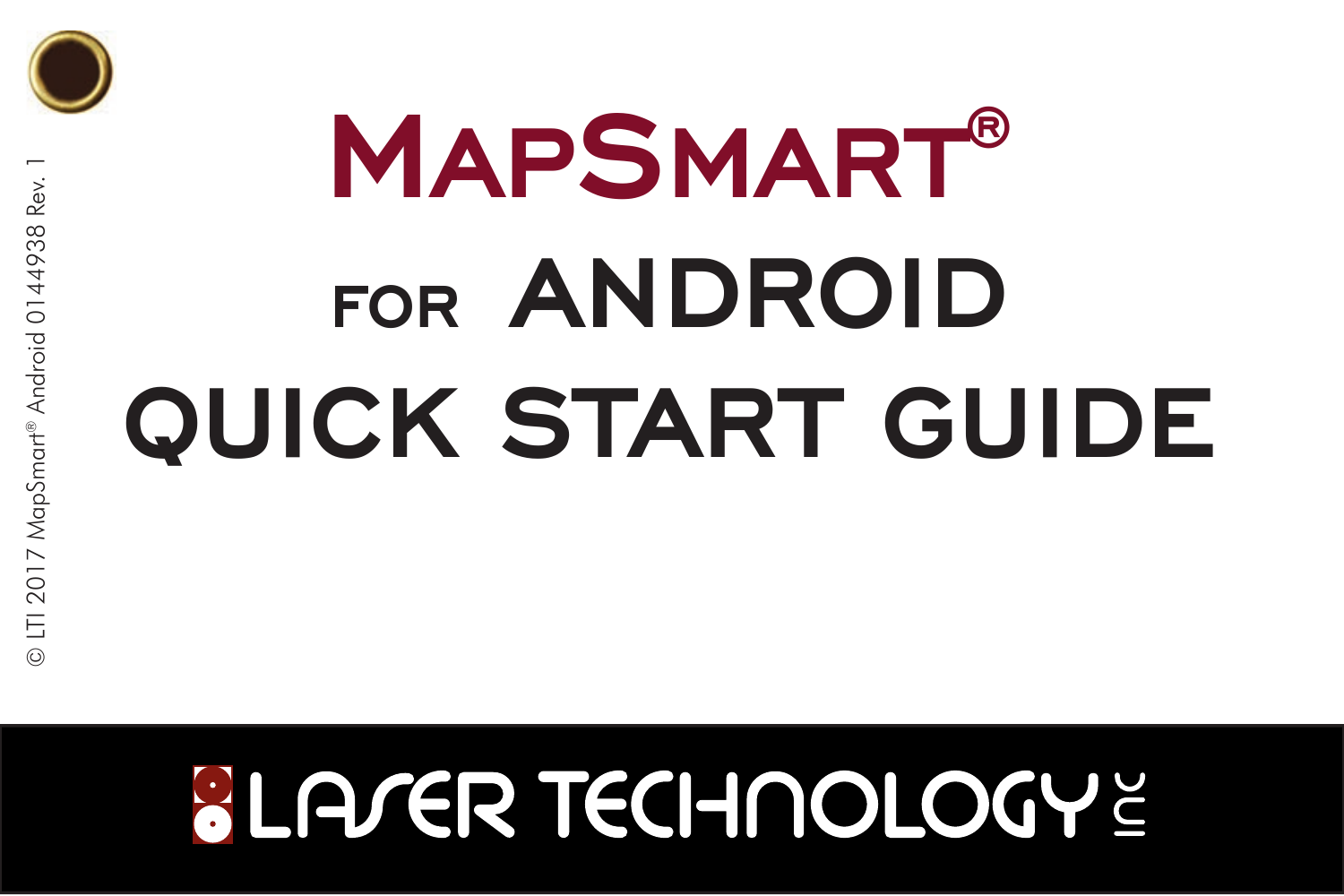The quick reference guide instructions are sectioned by specific LTI lasers as used with a ruggedized Android tablet (shown below).

For other Android tablets, set up may be different. Refer to your device's manual for more information on connecting to Wifi, email accounts, and Bluetooth<sup>®</sup> enabled devices.



TruPulse® 360˚/B survey laser (yellow); TruPulse® 360˚ R survey laser (black)



TruPulse® 200X survey laser (red)



Tablet running Android 4.1 or later



TruPoint™ 300 survey laser (red)

# **SLA/ER TECHNOLOGYE**

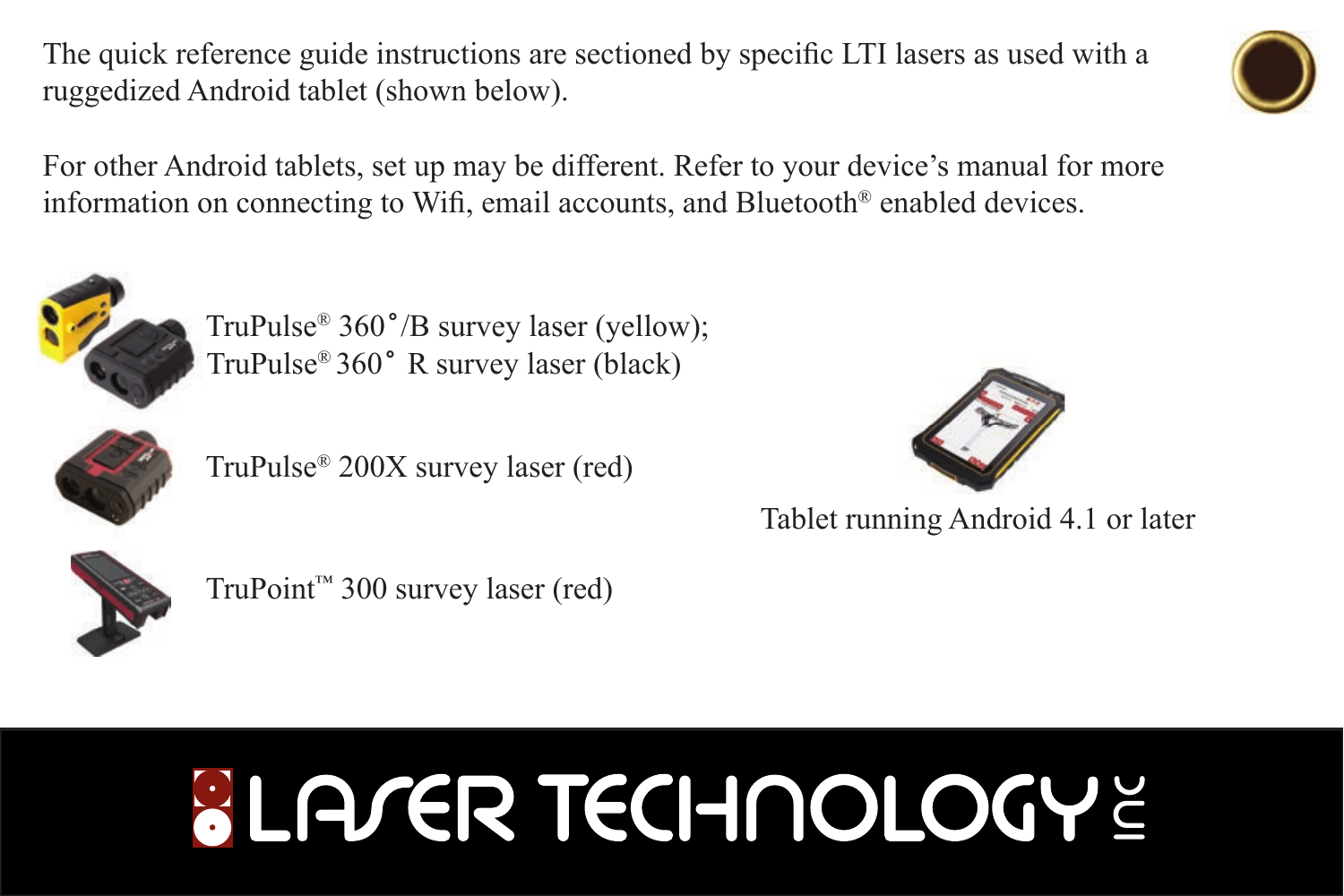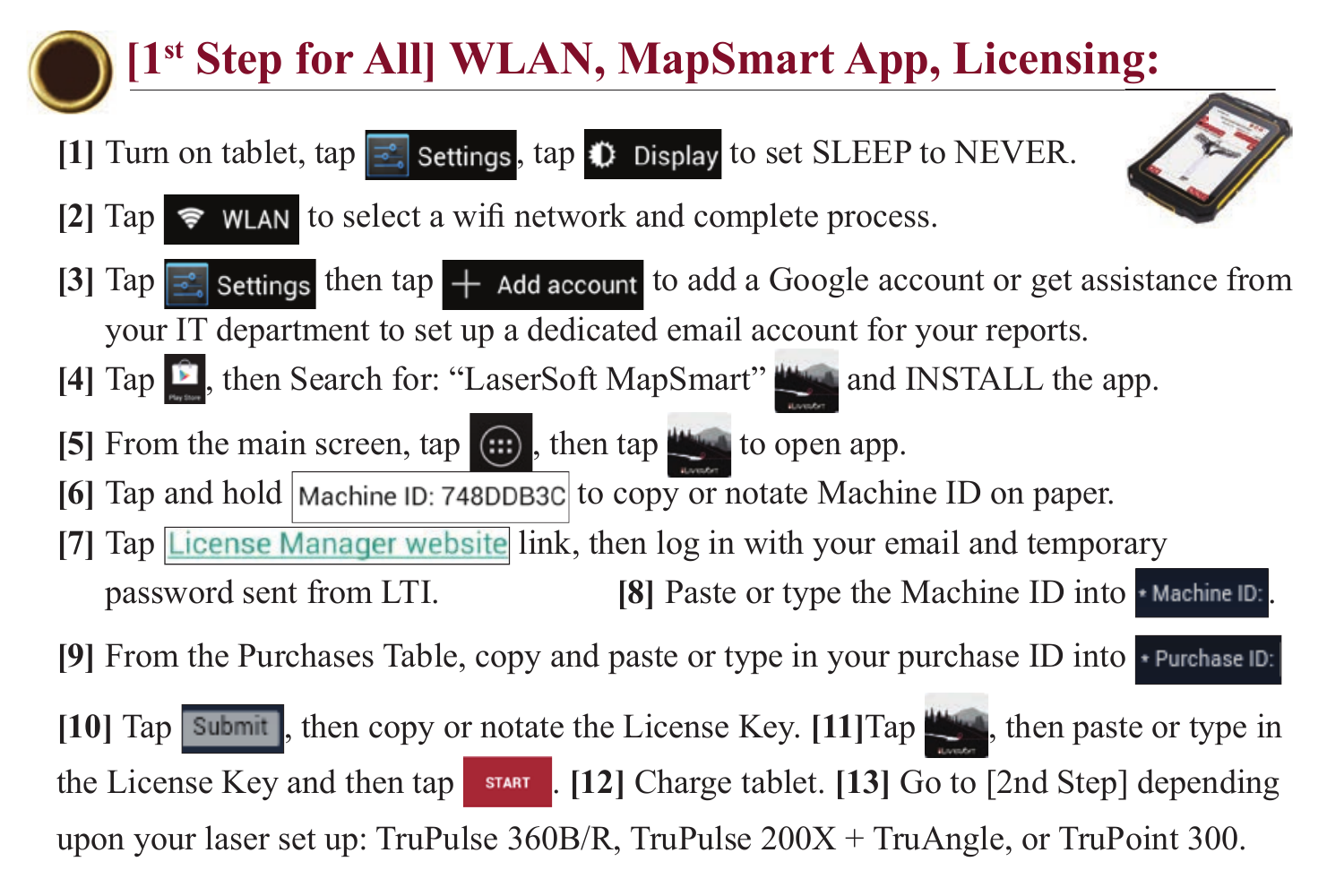**[3rd Step] Change Units of Measure to Feet** (if necessary)**:**  $[1]$  Long press  $\otimes$  until  $($  $\uparrow$  $\uparrow$  $\uparrow$  $\uparrow$  $\uparrow$  $\uparrow$  $\uparrow$  $\uparrow$  $[2]$  Press  $\begin{pmatrix} 0 & 0 \\ 0 & 0 \end{pmatrix}$  then press  $\begin{pmatrix} 0 & 0 \\ 0 & 0 \end{pmatrix}$  then press  $\begin{pmatrix} 0 & 0 \\ 0 & 0 \end{pmatrix}$  again to accept feet/degrees and units of measurement. **[1]** Press  $\begin{pmatrix} 0 & 0 \\ 0 & 0 \end{pmatrix}$  to power the unit on. **[2]** Long press  $\begin{pmatrix} 0 & 0 \\ 0 & 0 \end{pmatrix}$  **( )**  $\begin{pmatrix} 1 & 0 \\ 0 & 1 \end{pmatrix}$  **( ) ) ( )**  $[3]$  Press  $\odot$  until  $(b \cdot b)$ .  $[4]$  Press  $\odot$  then press  $\odot$  until  $(b \cdot b \cdot a \cdot n)$ .  $[5]$  Press  $\begin{pmatrix} 0 & b \\ c & d \end{pmatrix}$  to confirm. **[2nd Step for TruPulse 360B/R] Toggle On** *Bluetooth* **Link:**

#### **[4th Step] Connect TruPulse 360B/R with Android Device:**

**[1] Tap : settings, then tap 8 Bluetooth . [2] Turn on tablet** *Bluetooth link.* 

**[3]** Tap the laser model/serial number under AVAILABLE DEVICES.

**[4]** Enter PIN number: 1111 or accept any passkey. **[5]** Exit to main screen.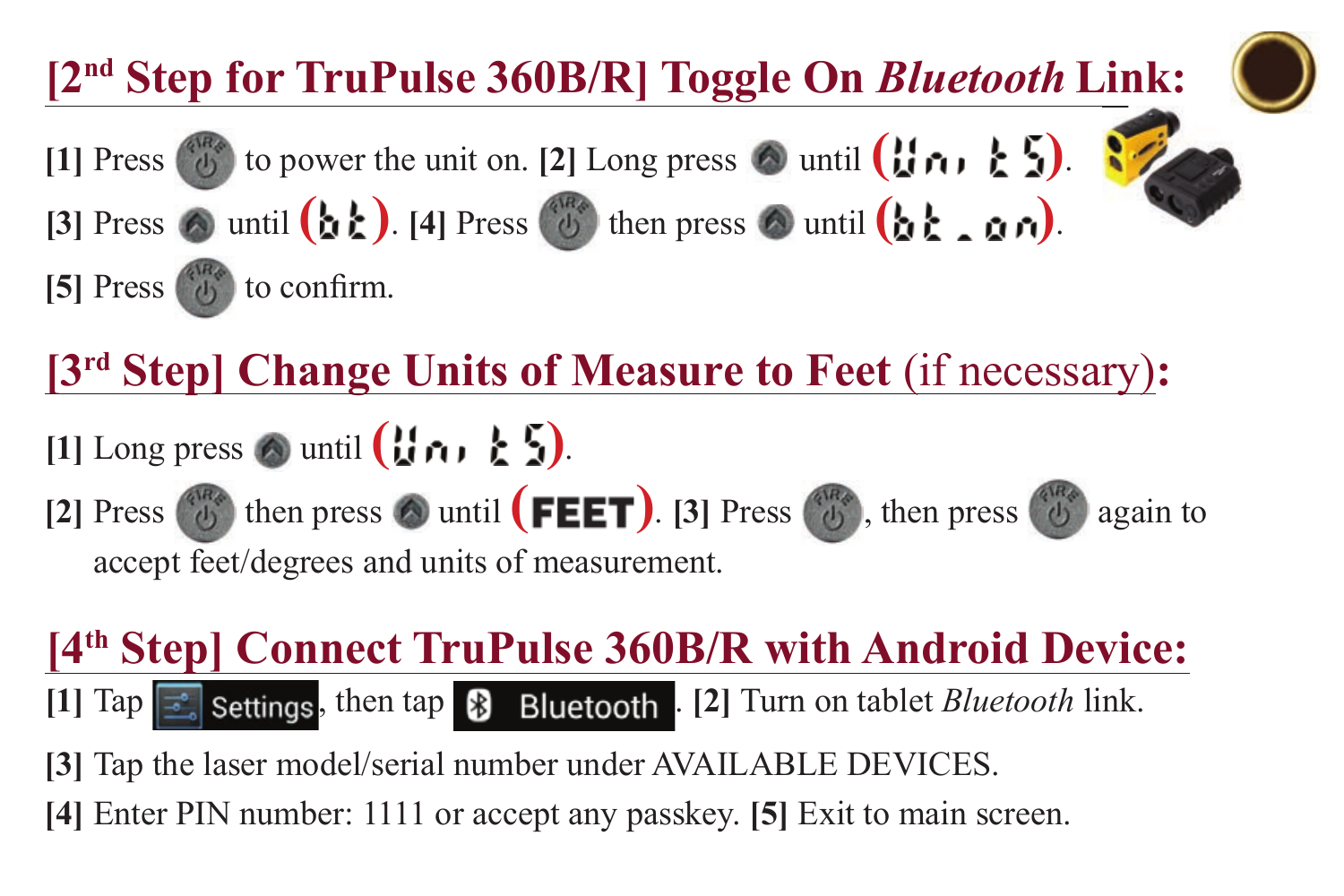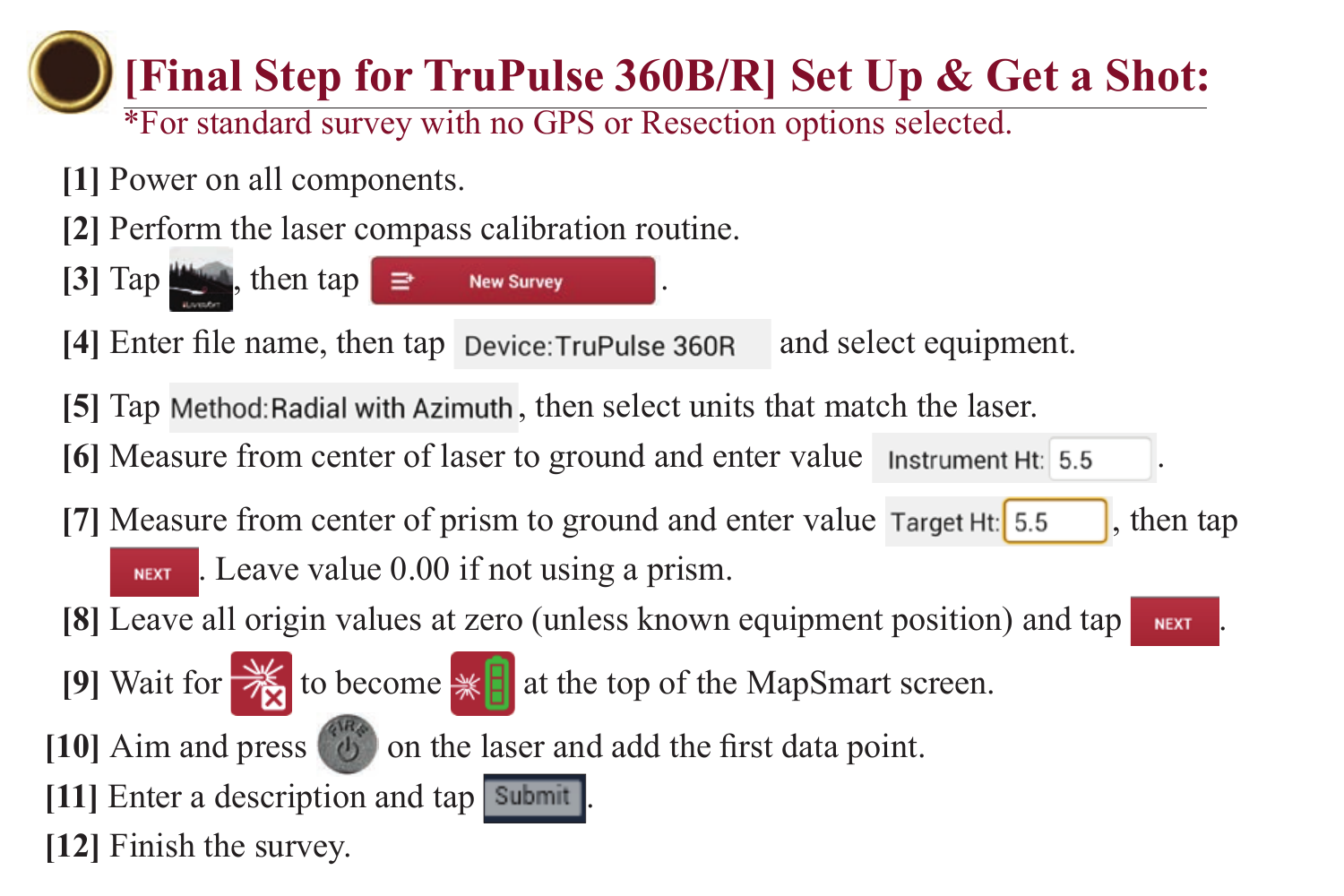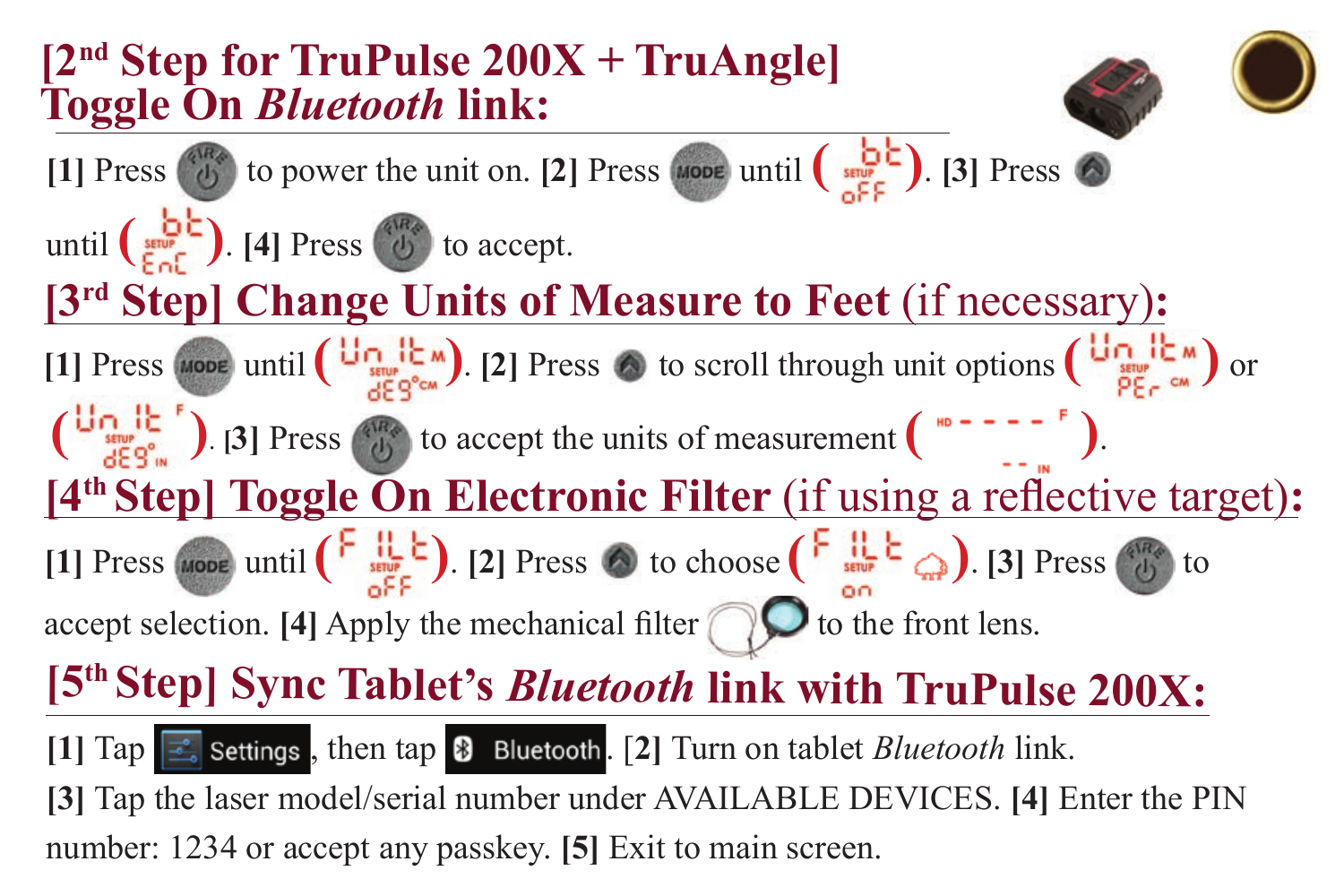#### **[Final Step for TruPulse 200X] Set Up & Get a Shot:** \*For standard survey with no GPS or Resection options selected.**[1]** Power on all components. **[2]**  $\text{Tap}$  **Manuform**, then  $\tan \theta$  **E** New Survey [3] Enter file name, then tap Device: TruPulse 200X w/ TA and select equipment. [4] Tap Method: Radial with Azimuth, then select Units that match the laser. **[5]** Measure from center of laser to ground and enter value Instrument Ht: 5.5 **[6]** Measure from center of prism to ground and enter value  $\tau_{\text{target Ht}}$  [5.5], then tap . Leave value 0.00 if not using a prism. **NEXT [7]** Leave all origin values at zero and tap . **[8]** On TruAngle, rotate 360 degrees until **p p** becomes flashing **000**° **[9]** Aim laser at desired reference point (or prism), then tighten the TruAngle brake and press  $\left( \begin{array}{c} 1 \end{array} \right)$  on laser and  $\prod_{i=1}^{n}$  stops flashing. **[10]** Press again to add the reference data point to your map.**[11]** Enter "REF" for the description and tap  $\Box$  Notice that  $\frac{1}{\sqrt{2}}$  turns into  $\frac{1}{\sqrt{2}}$  at the top of the MapSmart screen. Tap to refresh connection if necessary **[12]** Finish the survey.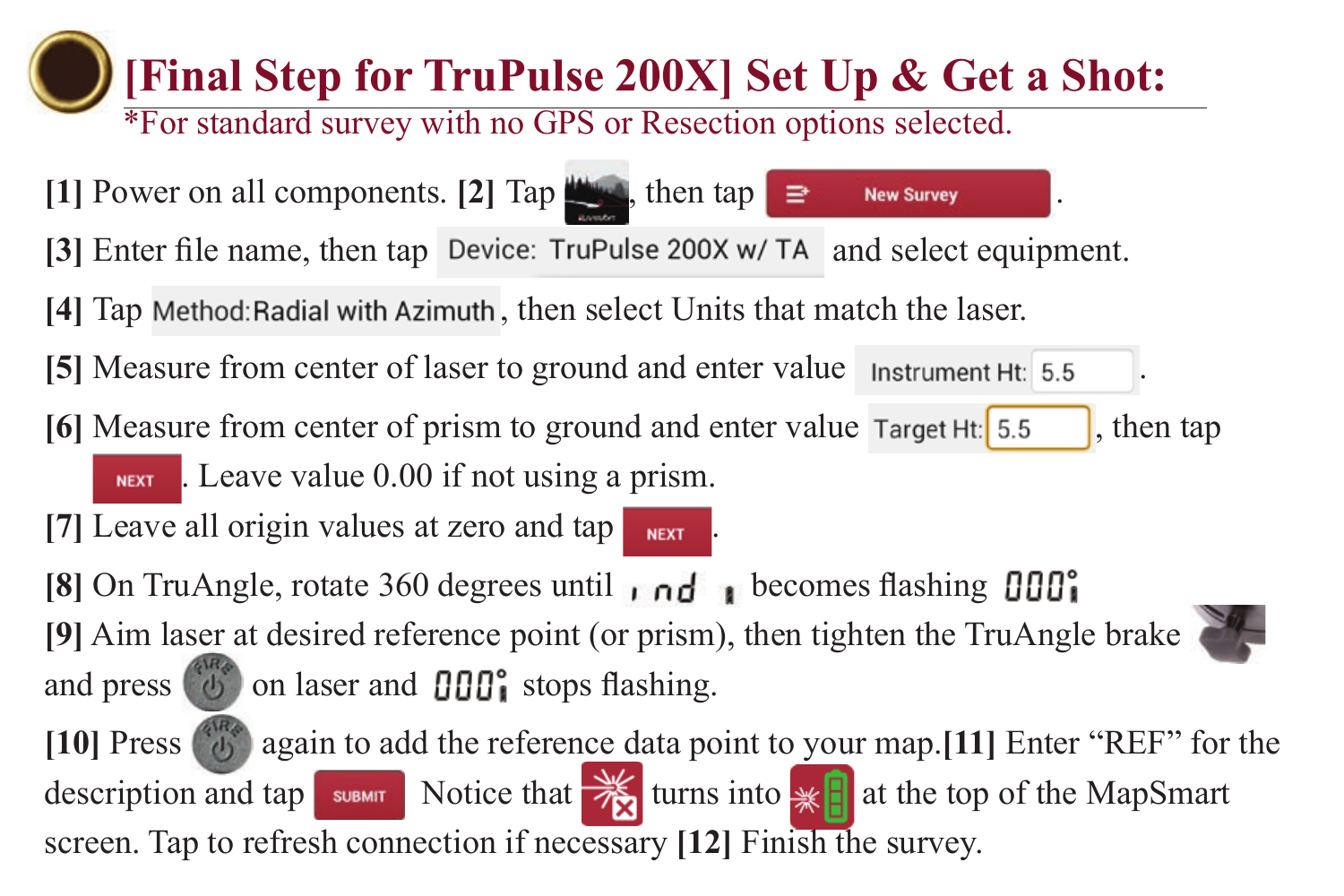#### **[2nd Step for TruPoint 300] Activate WLAN:**



**[1] Press**  $\phi$  to power the unit on. **[2] Press FUNC**, then tap  $\phi^{\phi}$ . **[3]** Tap  $\boxed{\ast}$  twice, then activate WLAN connectivity  $\boxed{\ast}$  . [4] Press  $\boxed{\ast}$  to accept.

### **[3rd Step] Change Units of Measure to Feet** (if necessary)**:**

**[1] Press FUNC then tap**  $\mathbf{C}^{\mathcal{Q}}$ **.** [2]  $\text{Tap}$  twice, then change unit of measurement.

[3] Short press  $\frac{C}{\sqrt{CF}}$  to return to the main screen.

#### **[4th Step] Connect TruPoint 300 to Tablet:**

 $[1]$   $\text{Tap}$   $\rightarrow$  settings, then tap  $\rightarrow$  WLAN.

[**2]** Tap the laser model/serial number listed in available networks.

**[3]** Laser will display as connected.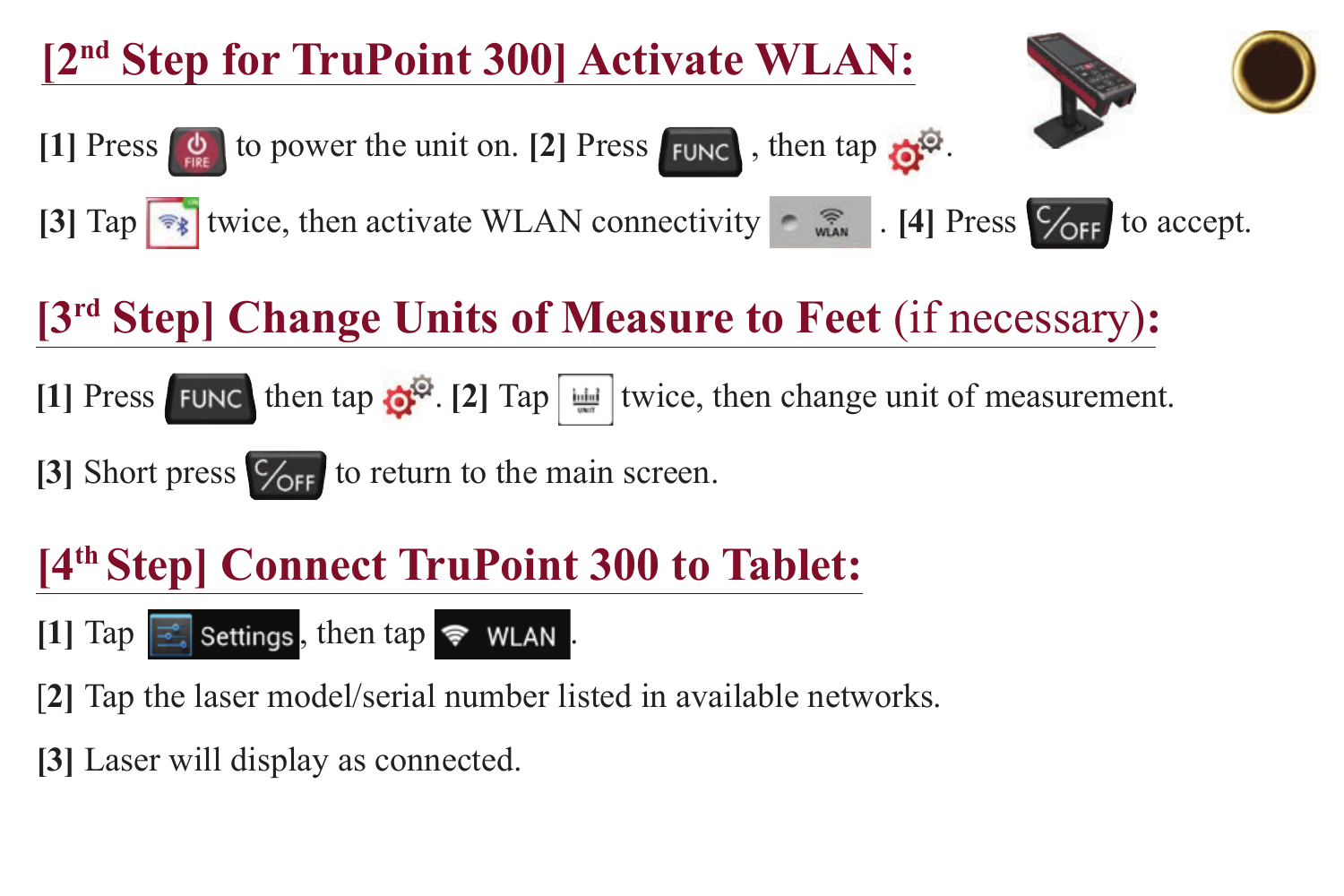### **[Final Step for TruPoint 300]Set Up & Get A Shot:**

\*For standard survey with no GPS or Resection options selected.

**[1]** Power ON all components. **[2]** Check tablet settings to verify TruPoint is connected.

 $[3]$  Tap  $\lim_{n \to \infty}$ , then tap  $\Rightarrow$  New Survey **[4]** Enter file name, then tap pevice: Trupoint 300 and select equipment. **[5]** Enter Units that match the laser. **[6]** Measure from center of laser to ground and enter value *Instrument Ht.* 5.5 [7] If using a non-reflective target, measure center of target to ground and enter value Target Ht:  $\boxed{5.5}$ , then tap  $\boxed{\phantom{0}$  NEXT . If not using a target, leave value at 0.00 **[8] Tap**  $\frac{1}{\sqrt{2}}$ , wait until the icon becomes  $\frac{1}{\sqrt{2}}$ . [9] On TruPoint, follow leveling directions. **[10]** On tablet, leave all origin values at zero and tap  $\overrightarrow{A}$ . **[11]** Aim laser at desired reference point (target), then tap SHOOT TO REFERENCE to zero laser, and tap NEXT.

**[12] Tap**  $\bigoplus$  **to add the reference data point to your map.** 

**[13]** Enter "REF" for the description and tap substitution I. [14] Finish the survey.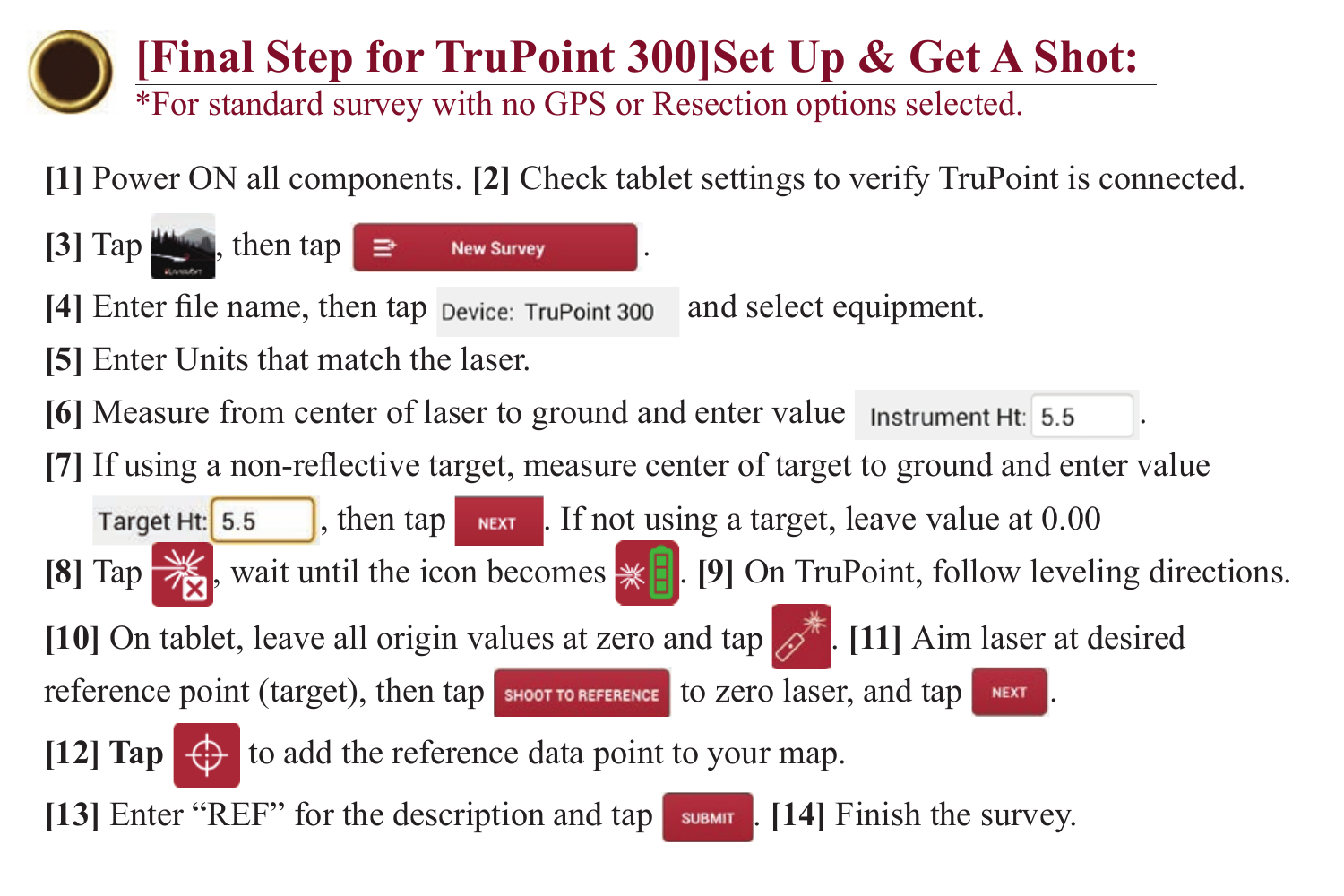#### **Access MapSmart Help:**

[1] Tap  $\cdot$  and choose Help.

Get help with:

• Laser/tablet *Bluetooth* connection or WLAN connection

\*Low voltage on tablet or laser can hinder wireless connections.

\*\*Pair laser to only one device at a time.

- Available mapping methods
- Corrections to data point heights, notes, and orientation
- Moving control point and equipment to a new position
- Converting inches to decimal feet for height entries
- Sending program diagnostics and/or survey \*.MS4D file to LTI technical support (while on WiFi only).

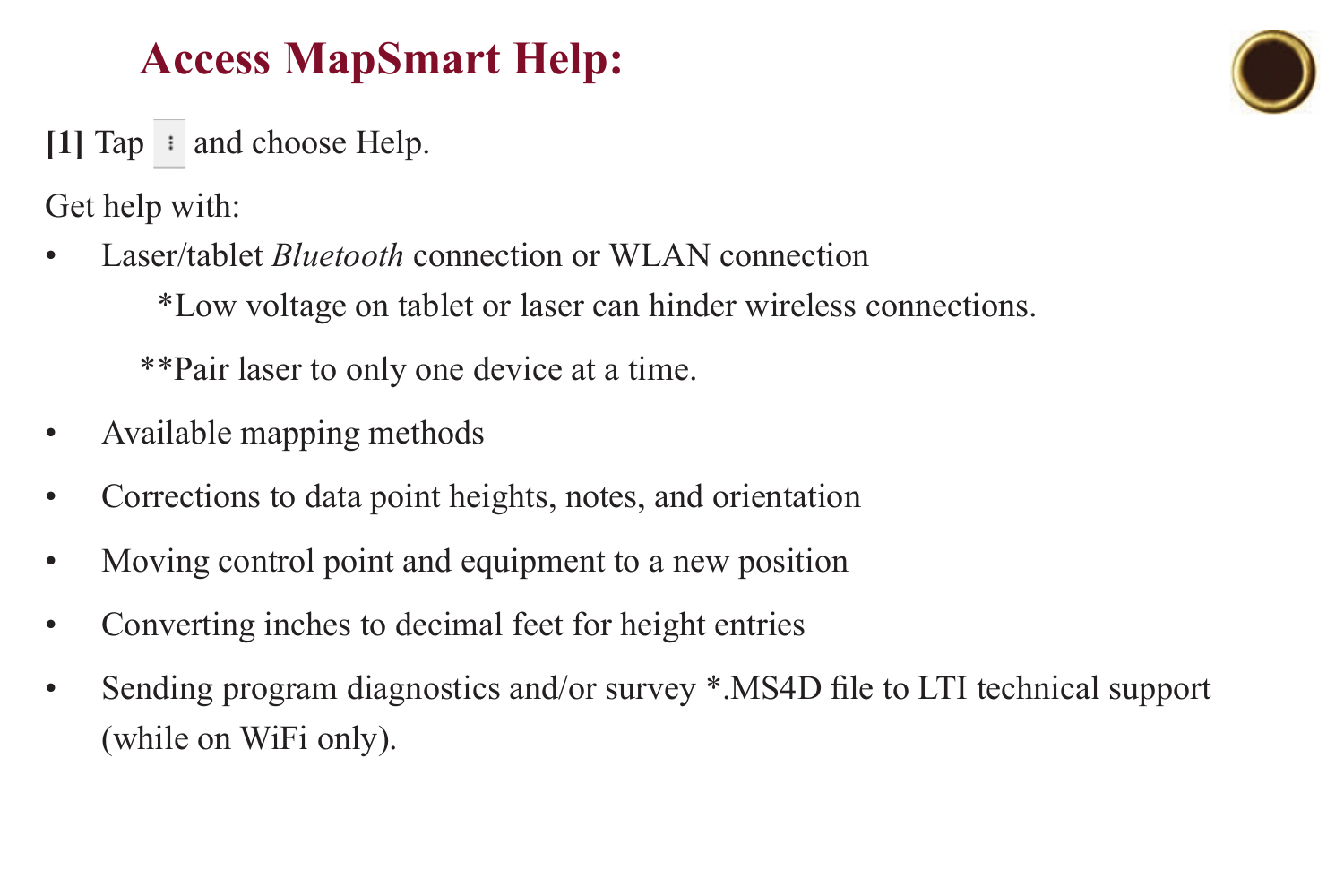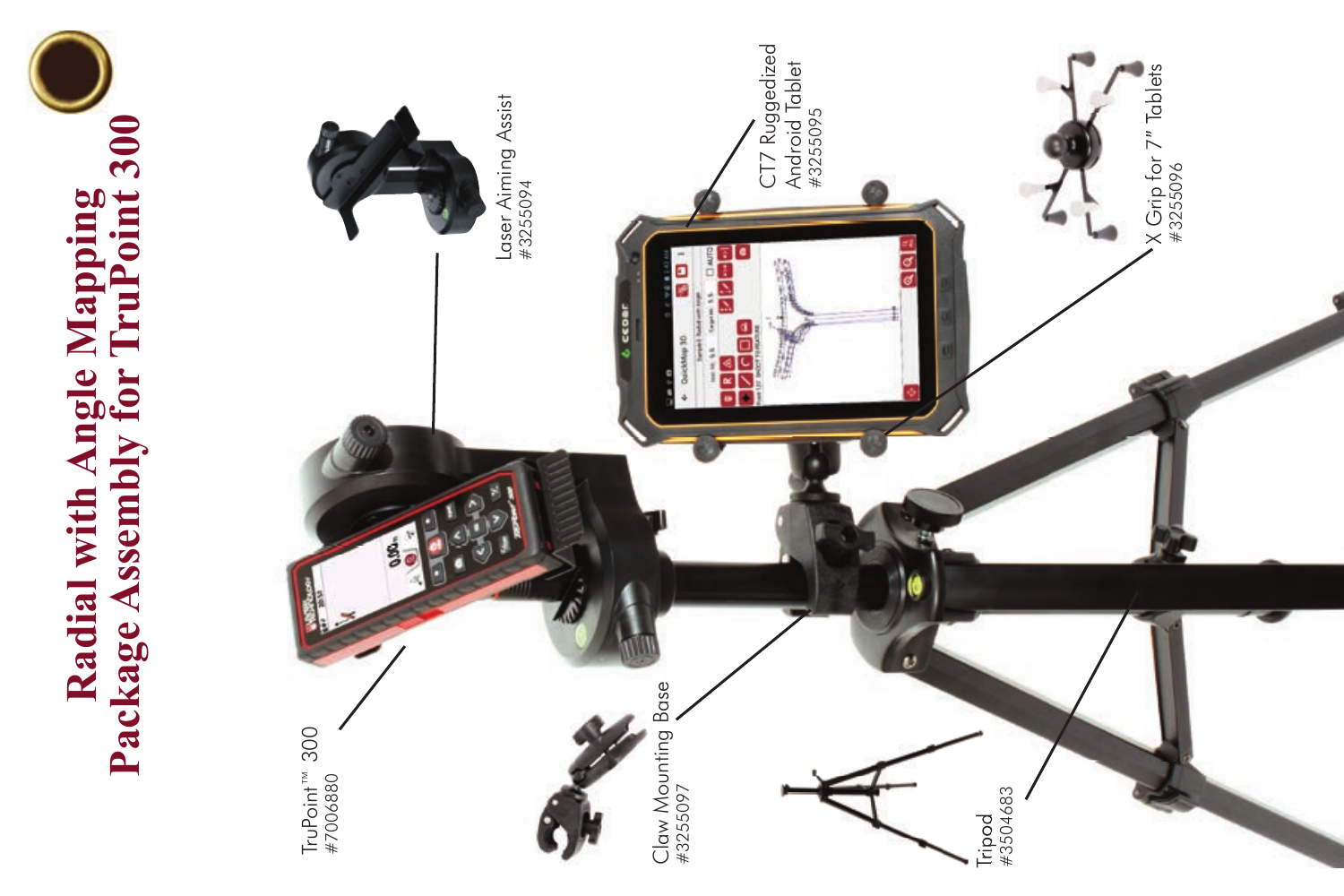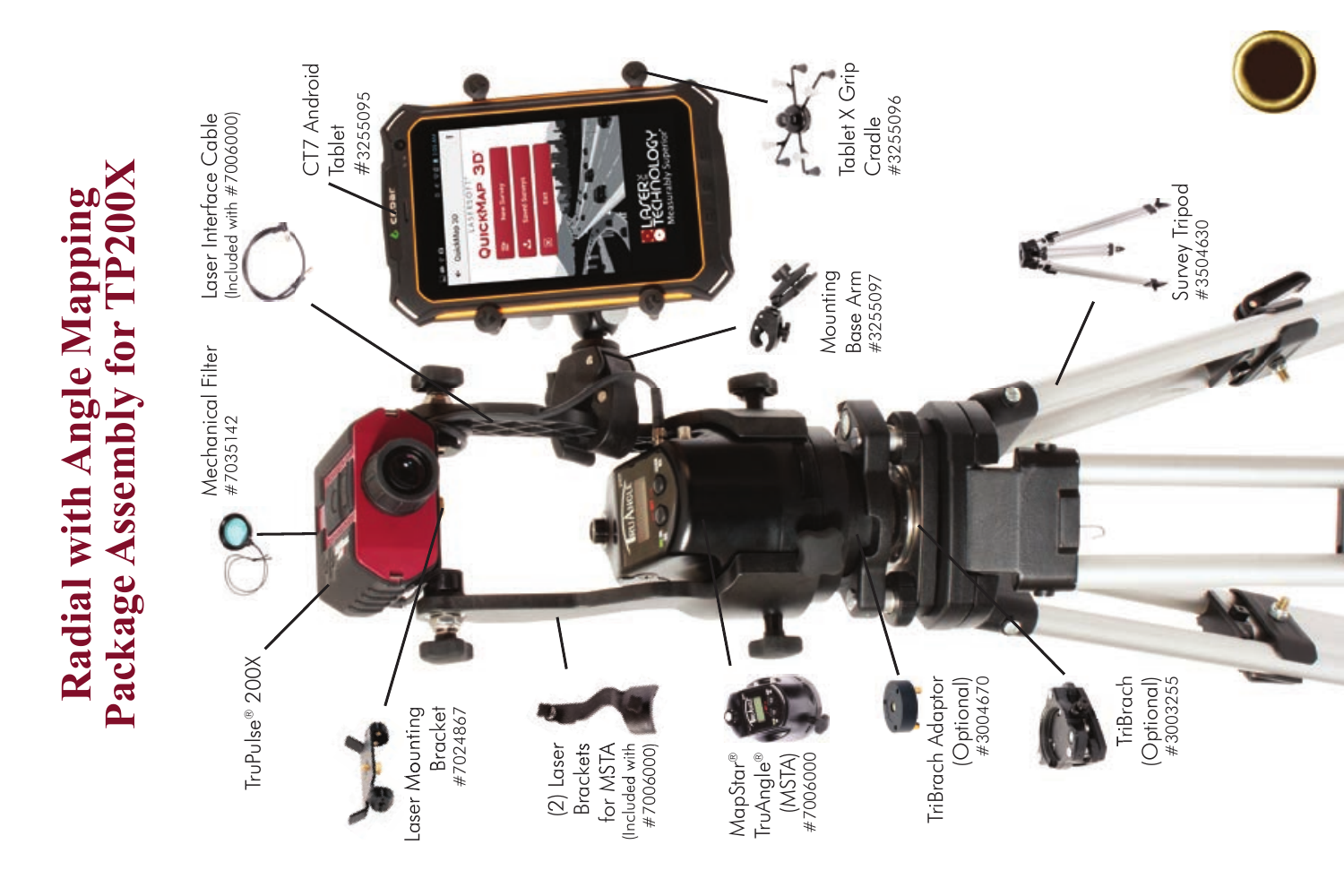